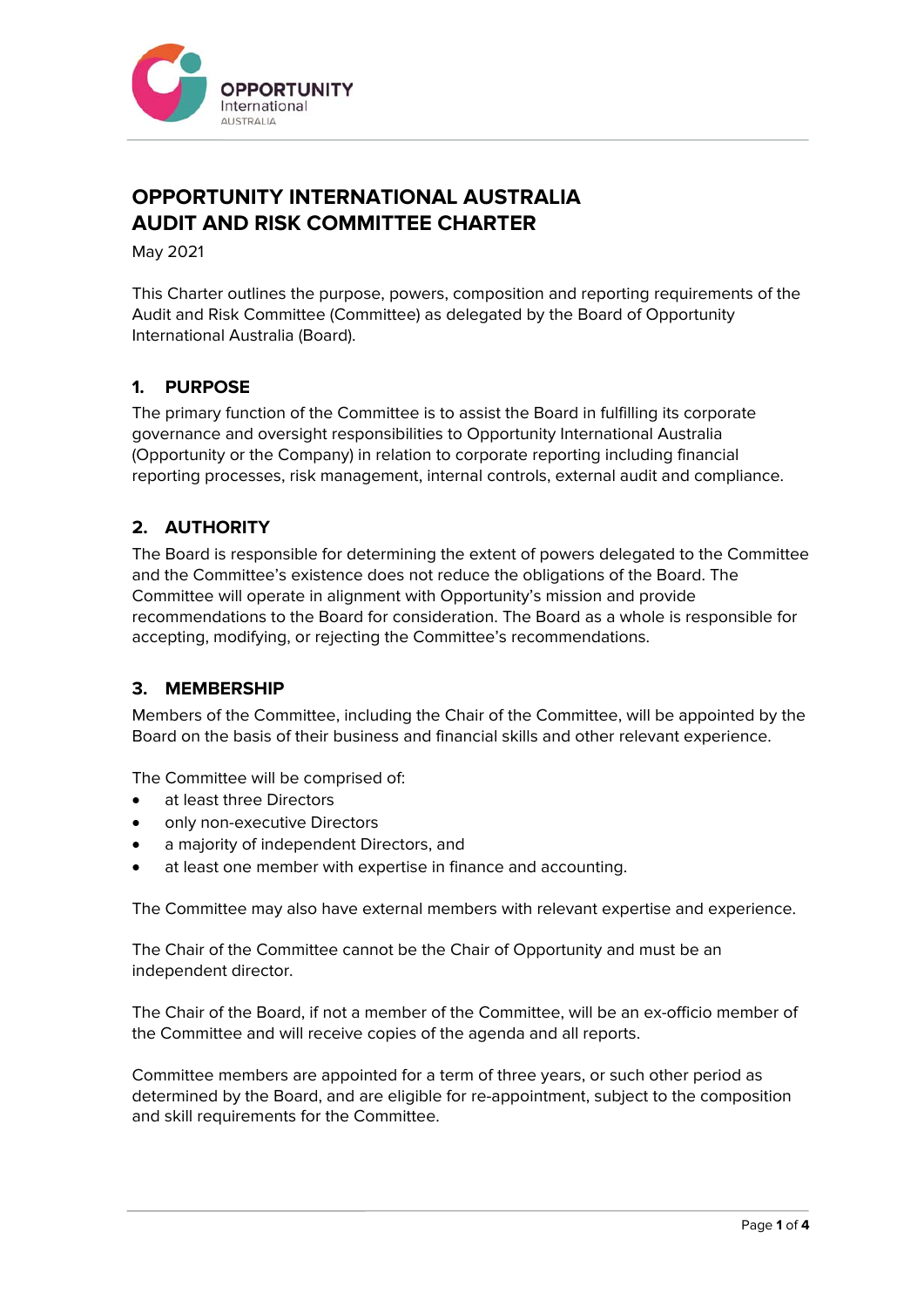



The Committee will perform a self-evaluation of their performance annually and report this to the Board.

# **4. MEETINGS**

The Committee will meet at least four times per year, with authority to convene additional meetings as circumstances require. The timing of meetings should correspond with the Company's financial reporting cycle.

A quorum will be two members, present in person, by teleconference or by electronic means.

A standing invitation is in place for the CEO and CFO to attend meetings. The Committee will invite other members of management, the external auditor and others to attend meetings and provide information as necessary.

Any Board member that is not a member of the Committee is entitled to attend meetings of the Committee as an observer.

The agenda and supporting papers will be circulated to Committee members in advance of meetings. At the discretion of the Chair, additional papers may be tabled for discussion at the meeting.

The Committee will meet with the Company's external auditor at least once a year without management present.

The Company Secretary is the co-ordinator and minute secretary for the Committee. Minutes are reviewed by the Chair of the Committee and, once approved, circulated to Committee members and posted on the Directors' portal within 21 days of a meeting.

# **5. DUTIES AND RESPONSIBILITIES**

The Committee's primary duties and responsibilities are set out in this section of the Charter. However, nothing in this Charter prevents the Board from requesting the Committee to consider any other matter it deems appropriate.

## **External Audit**

The Committee will:

- make recommendations to the Board on the appointment, reappointment and removal of the Company's independent external auditor
- consider the independence of the external auditor and any potential conflicts of interests
- review, on an annual basis, the performance of the external auditor
- review the external auditor's proposed audit scope and approach for the current year in light of the Company's circumstances and changes in regulatory or other requirements
- review and approve the terms of the audit engagement and the annual audit fee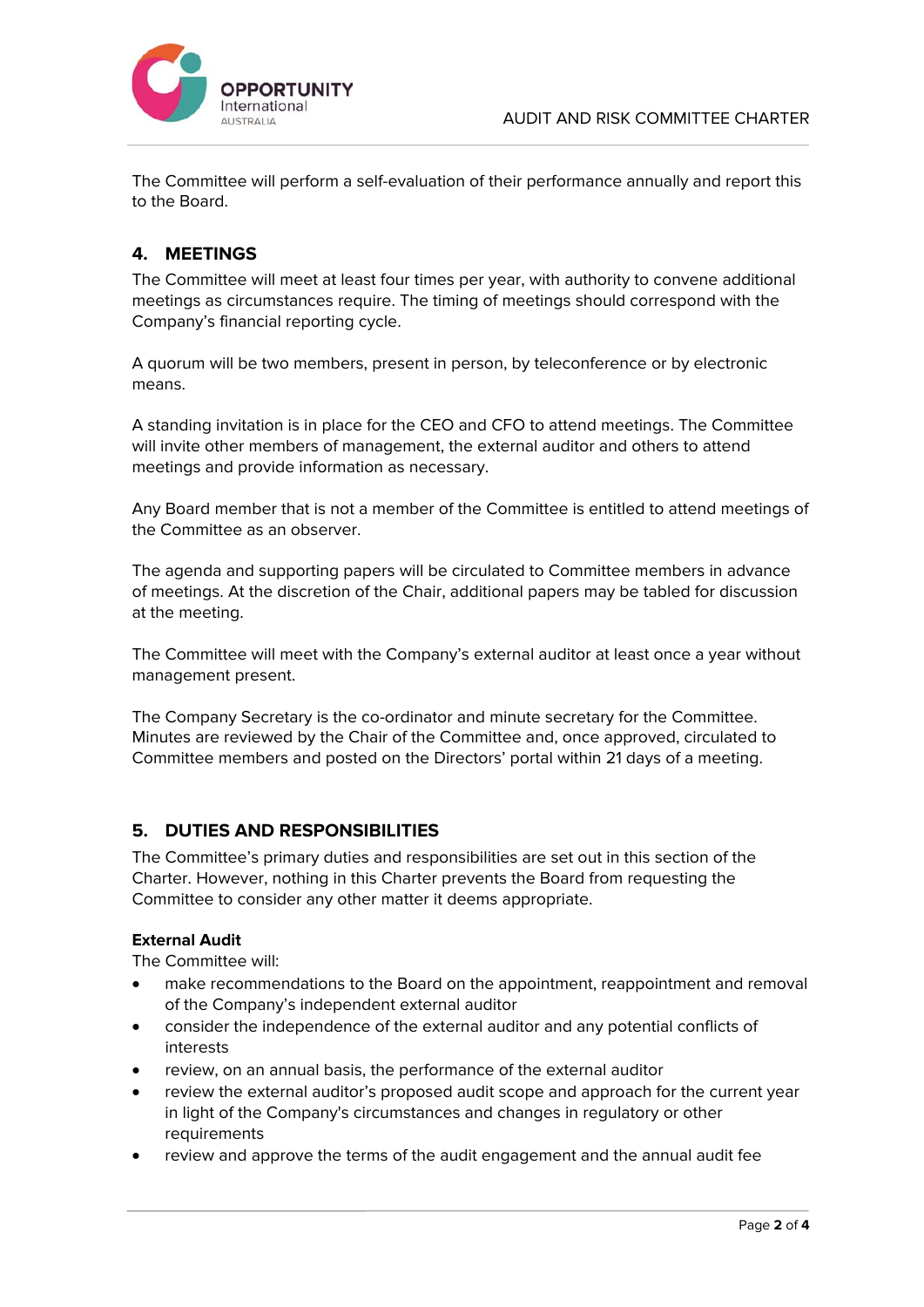

- discuss with the external auditor any audit problems encountered in the normal course of the audit process, including any restriction on audit scope or access to information
- discuss with the external auditor the appropriateness of the accounting policies applied in the Company's financial reports and whether they are considered aggressive, balanced or conservative.
- ensure that significant findings and recommendations made by the external auditor and management's proposed response are received, discussed and acted on appropriately
- review policies for the provision of non-audit services by the external auditor and, where applicable, the framework for pre-approval of any audit or non-audit services.

### **Financial Reporting**

The Committee will:

- gain an understanding of significant accounting and financial reporting issues, including recent professional and regulatory pronouncements, to assess the potential impact on the Company's financial reports
- meet with management and the external auditor to review the draft financial statements, key accounting policies, significant areas of estimation and judgement and the report of the external auditors arising from their work
- ensure that significant adjustments, unadjusted differences, disagreements with management and critical accounting policies and practice are discussed with the external auditor
- review proposed changes in significant accounting policies with management and the external auditor and make recommendations to the Board for their approval
- recommend the draft financial statements to the Board for their approval.

#### **Risk Management and Internal Controls**

The Committee will:

- oversee the Company's risk management framework for identifying, monitoring and responding to risks in a manner that is in accordance with the Company's risk appetite
- review, on an annual basis, key components of the Company's risk management framework, including the risk appetite matrix, risk consequences matrix, risk universe, key risk heat map and related action plans to mitigate those risks; make recommendations to the Board on proposed changes to these documents or related processes and procedures
- ensure that management has appropriate processes for identifying and responding to changes in the risk environment and that those processes are operating effectively
- review the annual fraud report prepared by management and consider whether processes and procedures implemented (or proposed to be implemented) by management appropriately mitigate the identified fraud risks
- review, on an annual basis, management's assessment of the corporate internal control environment and consider whether the internal controls that have been implemented adequately mitigate the identified risks
- monitor whether management has implemented internal control recommendations made by the external auditor
- review, on an annual basis, the adequacy of the Company's insurances, including the Directors' and Officers' Liability insurance